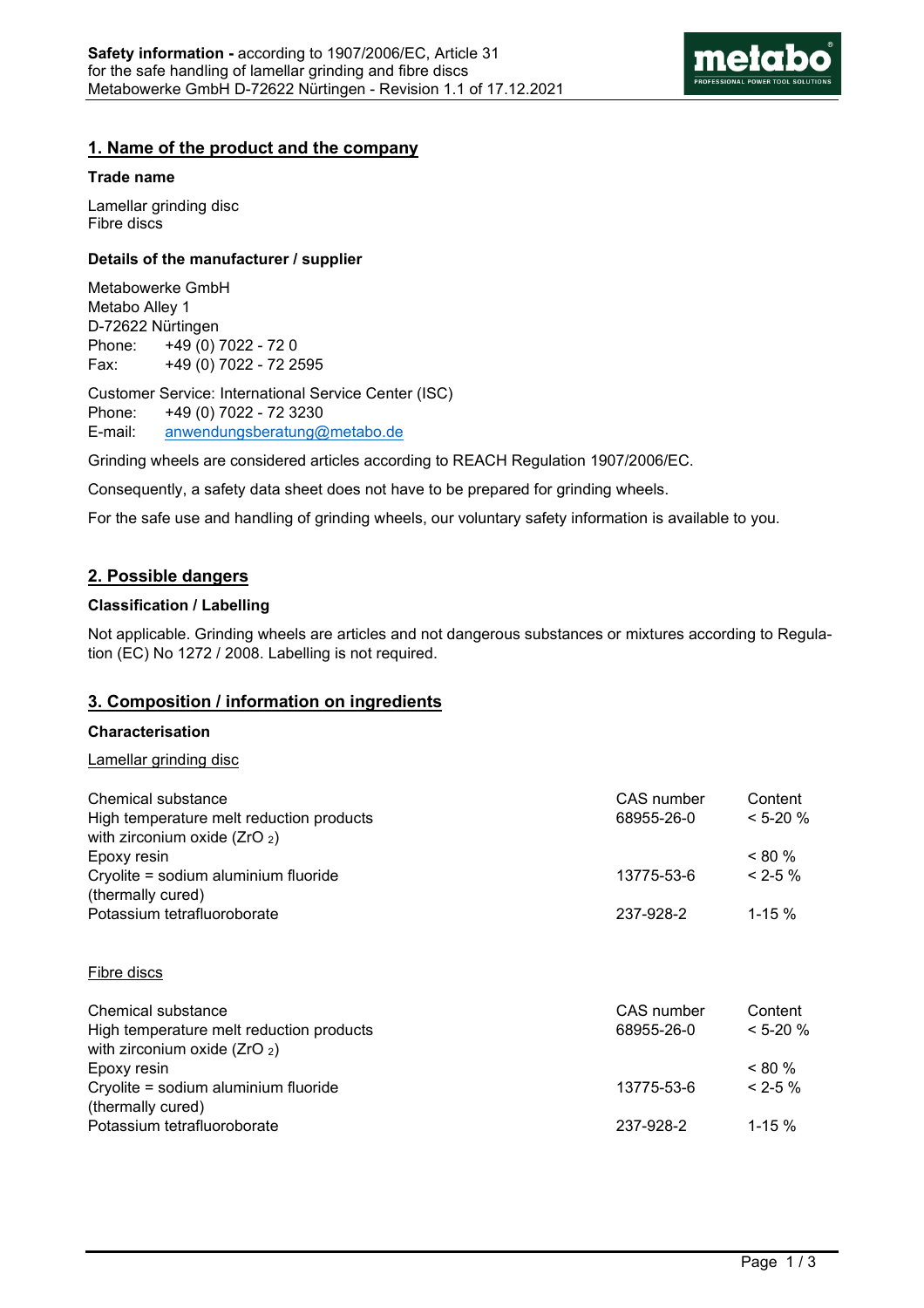

# **4. First aid measures**

### **Description of the first aid measures**

Please also note nos. 8 and 16 of the voluntary product information.

Inhalation: Not possible due to the shape of the product Eye contact: Not possible due to the shape of the product Skin contact: No adverse health effects known Ingestion: Not possible due to the shape of the product Notes for the doctor: Not specified

## **5. Fire fighting**

## **Extinguishing agent:**

Suitable extinguishing media: water, extinguishing powder, extinguishing foam, sand, carbon dioxide

### **Dangers:**

Hazardous fumes may be generated. Use respiratory protective equipment. Adapt fire-fighting measures to the surrounding situation.

## **6. Measures in the event of accidental release**

Not applicable.

## **7. Handling and storage**

When handling, the instructions for grinding machines and the relevant national regulations, as well as safety recommendations, must be observed.

## **8. Exposure controls / personal protective equipment**

For safe grinding, a risk assessment (workplace evaluation) and the use of the appropriate personal protective equipment is recommended.

### **Exposure limits:**

Components with limit values that require monitoring at the workplace: (Observe country-specific official regulations):

Cryolite CAS No 13775-53-6 Exposure limit long-term: 1.0 mg/m<sup>3</sup> Peak limit: 4.0/m<sup>3</sup> Source: TRSG 900

Note: Hazardous dust from the material to be machined can be generated by grinding / machining.